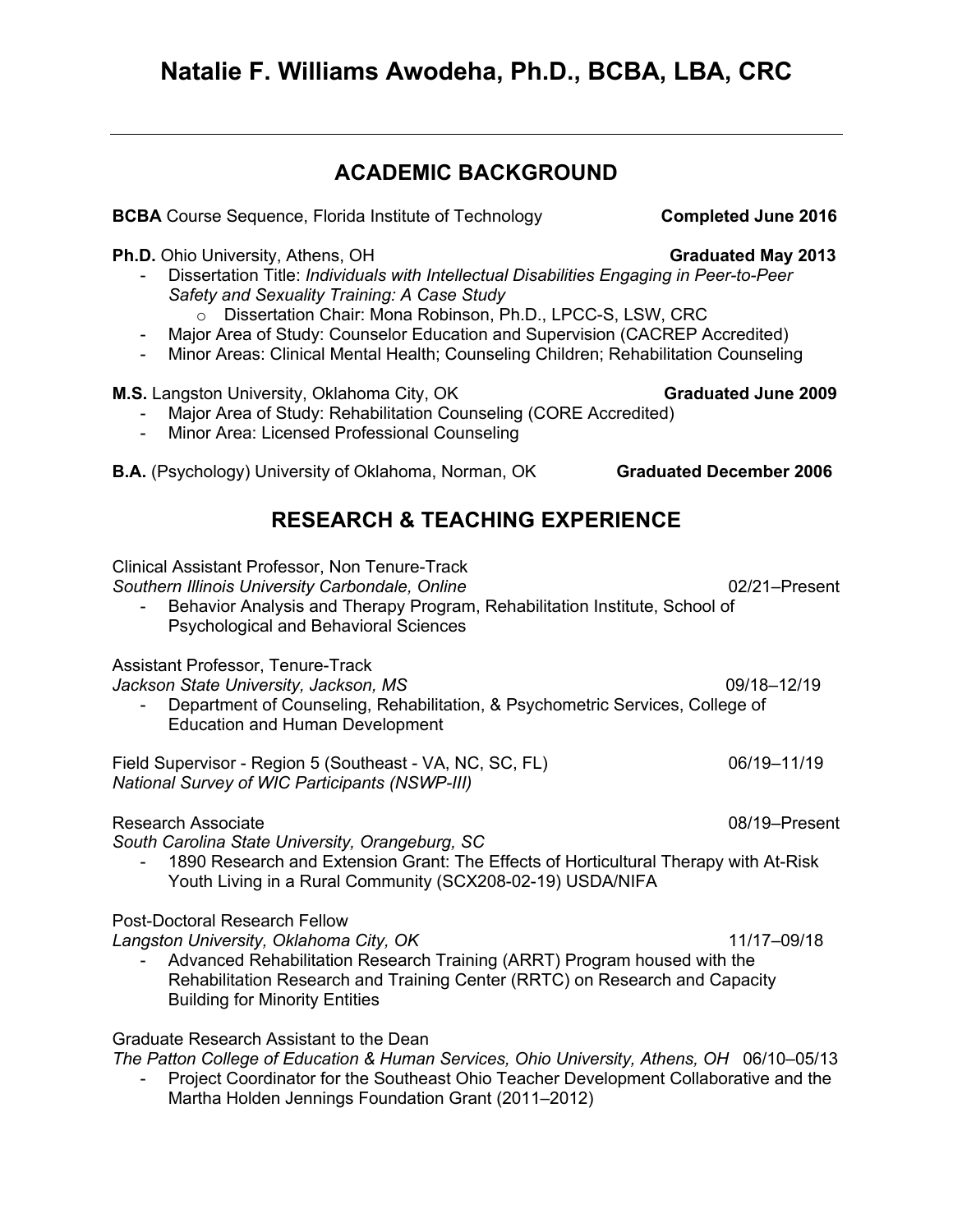# **CLINICAL & RELATED EXPERIENCE**

BlueSprig Pediatrics, Midwest City & Norman, OK 06/20–03/21

*BCBA: Board Certified Behavior Analyst credential: BCBA-1-16-23492*

- Applied Behavior Analysis (ABA) for children with Autism Spectrum Disorder (ASD)
- Conduct assessments of adaptive skills, verbal behavior, and challenging behavior
- Develop programming for clients, draft treatment plans and progress reports
- Meet with parents, teachers, and caregivers, and other stakeholders regularly
- Supervise interns, RBTs/behavior therapists, facilitate RBT meetings/trainings

CLASS (Center for Learning & Autism Support Services), Norman, OK 01/20–05/20 *BCBA: Board Certified Behavior Analyst credential: BCBA-1-16-23492*

- Applied Behavior Analysis (ABA) for 6 children with ASD (ages 3 to 9 years)
- Conducted assessments of adaptive skills, verbal behavior, and challenging behavior (VB-MAPP, PDDBI, FBAs)
- Developed programming for clients, drafted treatment plans and progress reports<br>- Met with parents, teachers, and caregivers, and other stakeholders regularly
- Met with parents, teachers, and caregivers, and other stakeholders regularly
- Supervised RBTs/behavior therapists, facilitated weekly RBT meetings/trainings

The Shape of Behavior, League City, TX 01/17–05/17

*BCBA: Board Certified Behavior Analyst credential: BCBA-1-16-23492*

- ABA for 10 children and young adults with ASD and other disabilities (ages 4 to 12 years); certified in Safety Care, First Aid and CPR
- Conducted assessments of adaptive skills, verbal behavior, and challenging behavior (VB-MAPP, ABLLS, QABF, FBAs)
- Developed programming for clients, drafted treatment plans and progress reports
- Met with parents, teachers, and caregivers, and other stakeholders regularly
- Facilitated quarterly Shape-It Trainings for community members
- Supervised a staff of 4 RBTs/behavior therapists, facilitated weekly RBT meetings/trainings

### Island Therapy Solutions, Christiansted, St. Croix, USVI 04/15-12/16

*Lead RBT: Registered Behavior Technician credential:* RBT-15-6521-05959

- ABA Lead Tutor for 23 children and young adults with ASD and other disabilities (ages 3 to 24 years); certified in Safety Care, First Aid and CPR
- Conducted assessments of adaptive skills, verbal behavior, and challenging behavior (VB-MAPP, FBAs)
- Developed programming for clients, drafted treatment plans and progress reports, under supervision of BCBA-D (Passed BCBA exam on 8/31/2016)
- Met with parents, teachers, and caregivers, and other stakeholders regularly
- Supervised a staff of 13 RBTs/behavior therapists, completed monthly competency evaluations, facilitated weekly RBT meetings/trainings
- Interviewed potential candidates, conducted annual performance reviews

Virgin Islands Behavioral Services, Christiansted, St. Croix, USVI 02/15–07/15 *Therapist*

Psychological evaluation and diagnosis of mental health and behavioral disorders for residents of the Diagnostic, Crisis, & Stabilization Center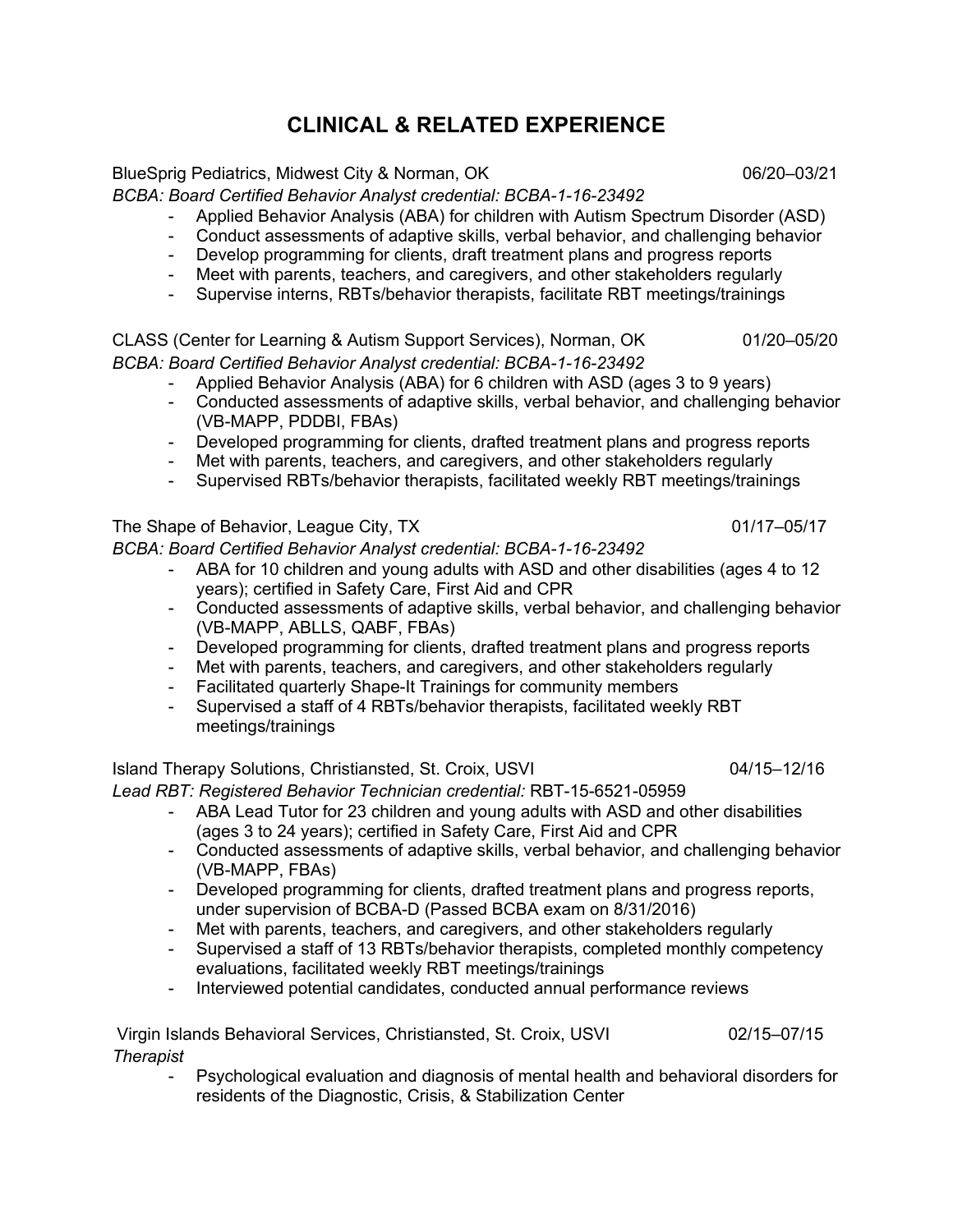- Administered, scored, and interpreted a battery of assessments (academic, intellectual, psychological) for incoming residents (adolescents ages 12-18)
- Drafted psychological reports to synthesize data generated from assessments
- Incorporated principles of Applied Behavior Analysis to:
	- o Identify specific functions of challenging behaviors
	- o Develop individualized behavior intervention plans (BIPs)
- Facilitated monthly sibling therapy sessions for one family
- Collaborated with clinical and interagency teams on a weekly basis
- Individual counseling sessions with residents as needed
- Administrative duties as assigned

#### St. Joseph's Villa for Children, Richmond, VA 07/14–11/14

*In-Home Behavioral Clinician*

- QMHP-C (Qualified Mental Health Professional Children)
- ABA and counseling for 3 children with ASD and other disabilities (ages 4 to 14)
- Developed individualized interventions to teach activities of daily living (ADLs) skills, coping skills, social skills at home and in the community
- Supervised by LPC and BCBA
- Case management and collaboration with other service providers
- Trained in the use of Therapeutic Options (Crisis Management)

#### Autism Concepts, Inc., Edmond, OK 03/14–05/14

*Clinical Director* 

- ABA for 12 children with ASD and other disabilities (ages 2 to 12 years)
- Trained in the use of VB-MAPP (Verbal Behavior Milestones Assessment Placement Program)
- Conducted assessments of adaptive skills and verbal behavior
- Supervisory duties, including evaluation of therapists and development of programs for clients (staff of 5 ABA tutors)
- Facilitated weekly parent observations
- Administrative duties including client intakes and discharge, human resources, scheduling, staff management, and building operations
- Trained in the use of PCM (Professional Crisis Management)

### Autism Concepts, Inc., Killeen, TX 07/13–3/14

*Team Leader* 

- ABA Team Leader for 12 children with ASD and other disabilities (ages 4 to 15 years)
- Trained in the use of VB-MAPP
- Conducted assessments of adaptive skills and verbal behavior
- Supervisory duties, including evaluation of therapists and development of programs for clients
- Facilitated weekly parent observations
- Trained in the use of PCM (Professional Crisis Management)

Tri-County Mental Health and Counseling Services, Athens & Logan, OH 03/12–03/13 *Early Childhood Mental Health Intervention Specialist*

- *Professional Counselor # C.1200104*, Issued 11/14/12
- Diagnosis, assessment, and treatment of behavioral and mental health disorders for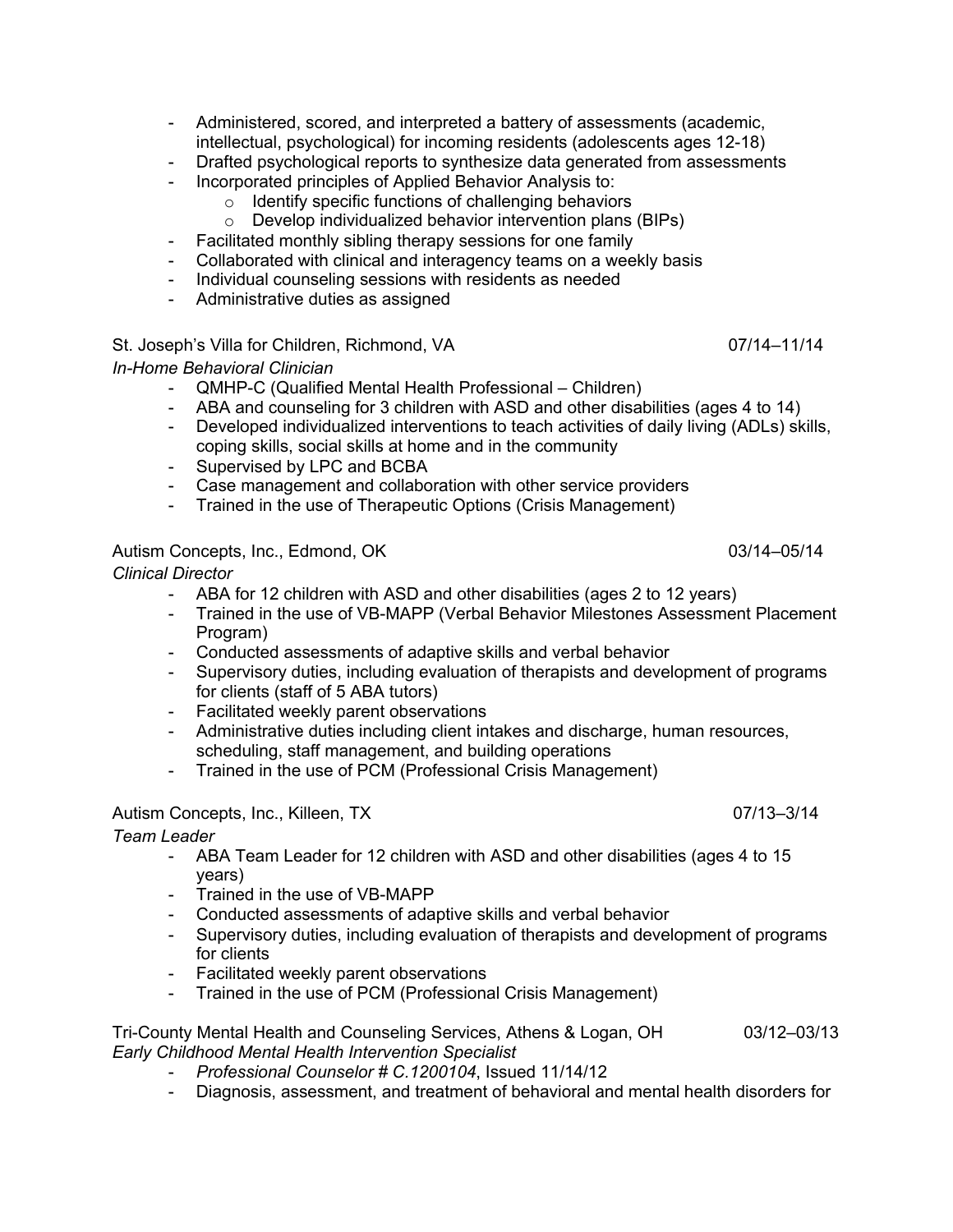children ages 0–6

- Home-based, school-based, and clinic-based counseling and case management services

### Autism Concepts, Inc., Edmond, OK 09/08*–*02/09 & 08/09*–*06/10

*ABA Tutor*

- ABA for children with ASD and other disabilities (ages 20 months to 9 years)
- Social skills facilitator, updated and implemented individualized weekly programs
- Trained in the use of ABLLS-R and VB-MAPP (assessments of adaptive skills and verbal behavior)

#### Maximus Counseling, Inc. 68/08-02/09

*Clinical Mental Health Counselor Intern*

- Provided mental health services to a small caseload of five youth (ages 5 to 14) and their families

#### *Certified Alcohol and Drug Counselor Candidate*

- Attended Oklahoma County Drug Court hearings
- Prepared individual client reports for Drug Court; provided updates to the presiding judge at pre-hearing meetings

### Freedom School - Oklahoma City **Department of the City** 05/09–07/09

*Servant Leader Intern for Children's Defense Fund Freedom Schools*

- Six-week, tuition-free literacy program for inner-city youth
- Taught a class of 11 children, Kindergarten to 2nd grade

#### Dale Rogers Training Center 03/09–05/09

*Employment Training Specialist, Intern*

- Managed a caseload of approximately 20 individuals with disabilities
- Secured gainful employment for clients
- Conducted vocational assessments
- Provided job-readiness training and assisted with on-the-job training

Oklahoma Health Care Project, Inc. /All of Us or None, Spencer, OK 05/06–09/08 *Facilitator, Intern*

- Assisted formerly incarcerated persons with successful reintegration into society
- Mentored a group of inner-city, suburban, and rural youth who organized community service and fundraising activities

### **GRANTS**

Federally Funded

● Advanced Rehabilitation Research Training Project - 10/2018 to 9/2023 \$750,000 (#90ARST0001-01-00)/NIDILRR **Co-Principal Investigator**

Submitted - Not Funded

● National Institute on Disability, Independent Living, and Rehabilitation Research, Field Initiated Projects Program: Minority Serving Institution "Tackling Assistive Technology Access and Usage Barriers Among African Americans with Cognitive Disabilities Seeking Employment: Let's Be "SMART" about IT (SMART - Services, Mobile, Assistive,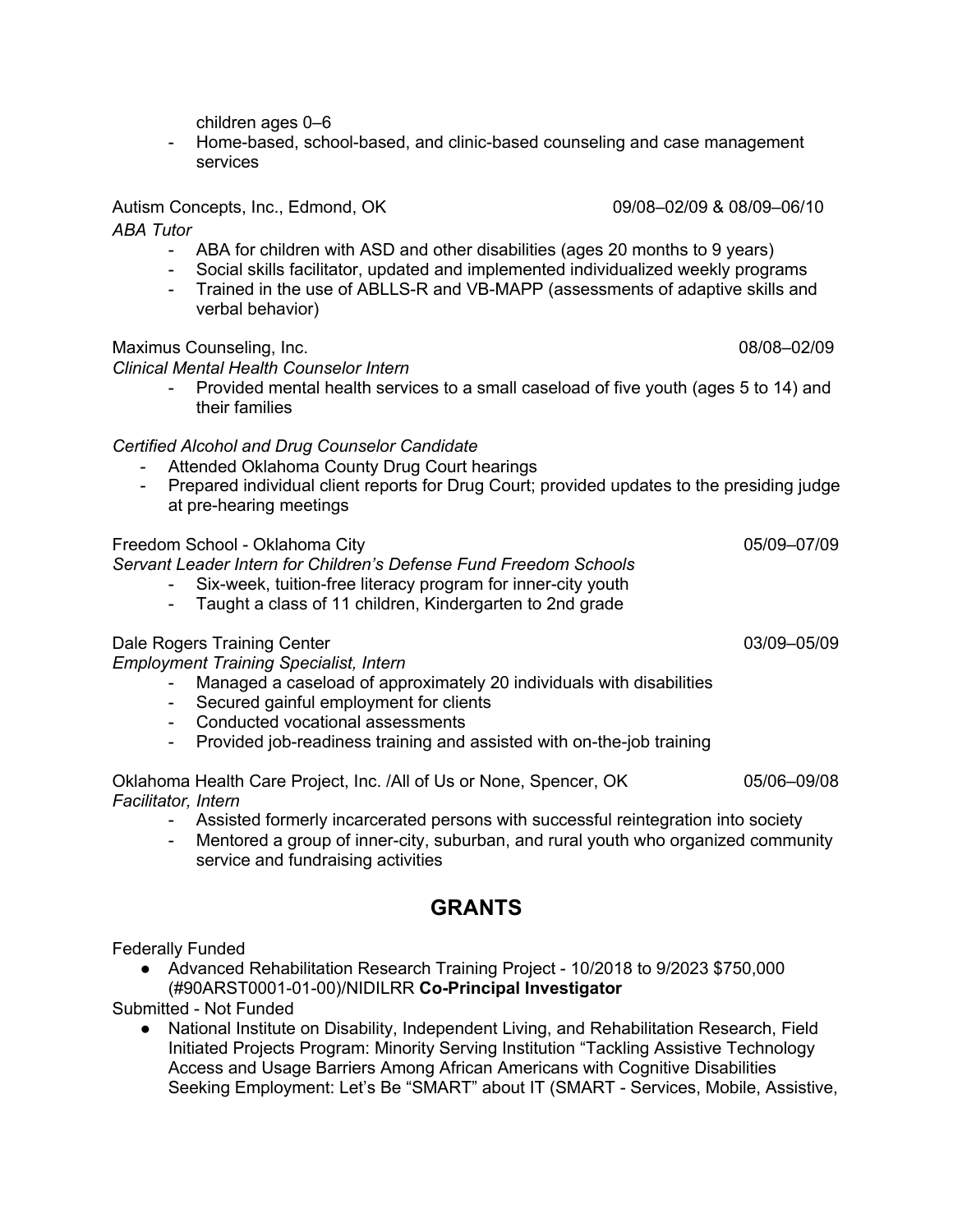Rehabilitation Technology) \$200,000 (HHS-2019-ACL-NIDILRR-IFST-0320) 2/15/2019 **Co-Principal Investigator**

- Interchange Artist Grant by Mid-America Arts Alliance "The L.O.V.E. Project (Legacy of Valuable Education)" 6/3/2019 \$20,000 **Co-Author**
- Special Interest Group on Computer Science Education "STEM Needs of Students with Learning Disabilities: A Participatory Action Research Project" 7/1/2019 \$5,000 **Co-Principal Investigator**
- Spencer Foundation, Small Grant Request "Experiences of Interdisciplinary Graduate Student Research" - 05/01/2020 to 04/30/2025 (#10021107) \$50,000 **Principal Investigator**

Funded Service Grants

● Global Youth Service Day, State Farm Intercultural Service Learning Grant, \$1000 (Spring 2006)

● Chi Sigma Iota, International, Chapter Grant, \$100 (Fall 2011)

Funded Travel Grants

- Gladys W. and David H. Patton College of Education & Human Services Travel Grant Award, \$500 (Winter 2011); \$200 (Spring 2012); \$200 (Summer 2012)
- Office of Education Abroad Graduate Student Travel Award, \$400 (Spring 2011)
- South Africa: AIDS in Africa Grant, \$600 (Spring 2011)

# **PEER- REVIEWED JOURNAL ARTICLES**

- Hernandez, C., **Williams, N.,** Cameron, M. J. (Under Review). Cultural and linguistic inclusion in the practice of applied behavior analysis: A call to action. *Behavior Analysis in Practice.*
- Fyffe, D., Sundar, V., Lequerica, A., Ward, C., **Williams, N.**, Sundar, V., & O'Neill, J. (In Press). "I wish I could work but I can't": Understanding persons with disabilities reasons for not seeking employment. *Journal of Occupational Rehabilitation.*
- **Williams, N.** (2020). "Beyond The Surface" peer-to-peer support group: A heuristic case study. *Journal of Humanistic Psychology,* doi: 10.1177/0022167820974503
- Shamblin, S., **Williams, N.**, & Bellaw, J. (2012). Conceptualizing homelessness in rural Appalachia: Understanding contextual factors relevant to community mental health practice. *Journal of Rural Mental Health, 36*(2), 3–9.
- **Williams, N.,** Brown, S., Greer, C., & Jenkins, F. (2011). Academic failure, unemployment, and incarceration: Poor outcomes for transition school-aged youth with learning disabilities and emotional and behavioral disorders. *Rehabilitation Counselors and Educators Journal, 4*(2), 3–8.
- Middleton, R. A., Ergüner-Tekinalp, B., **Williams, N.,** Stadler, H. A., & Dow, J. E. (2011). Racial identity development and multicultural counseling competencies of White mental health practitioners. *International Journal of Psychology and Psychological Therapy, 11*(2), 121–138.

# **PUBLISHED BOOK CHAPTERS**

Howley, A., Dudek. M., **Williams, N.,** & Trube, B. Mentoring style: Insights from the development of an instrument for cooperating teachers. (2015). In A. Howley & B.B.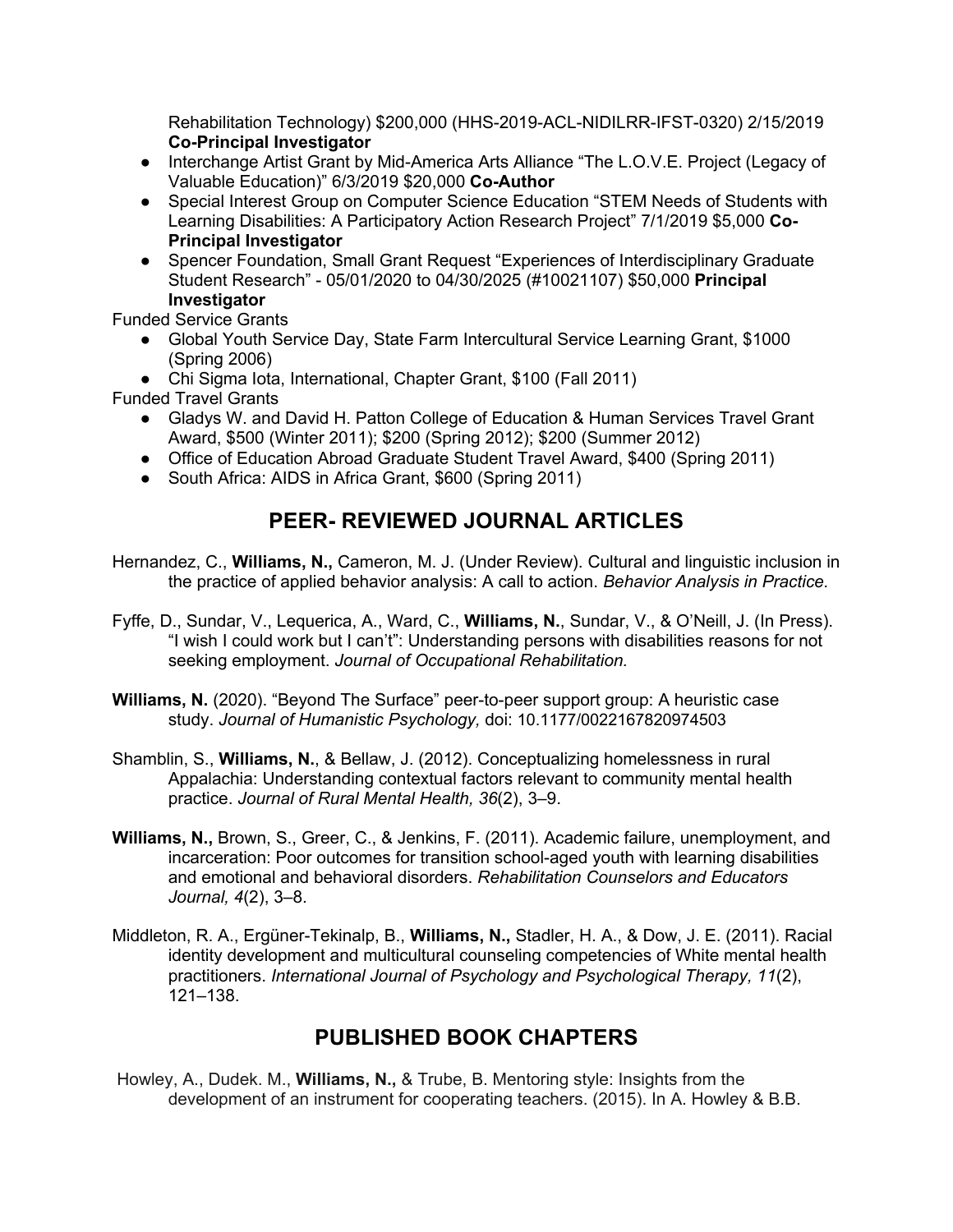(Eds.). *Mentoring for the professions: Orienting to the future* (pp. 67–86)*.* Charlotte, NC: Information Age Publishers.

- Rausch, M., **Williams, N.**, & Kress, V. E. (2014). Neurological and developmental disorders. In V. E. Kress & M. J. Paylo (Eds.). *Treating those with Mental Disorders: A Comprehensive Approach to Case Conceptualization and Treatment (pp. 421–463).* Columbus, OH: Pearson.
- Middleton, R. A., Ergüner-Tekinalp, B., Petrova, E. A., **Williams, N.,** Sam, T. (2013). Racial identity profile patterns of White mental health practitioners: Implications for multicultural counseling competency in research and practice. In A. Di Fabio (Ed.), *Psychology of Counseling* (pp. 217–240). Hauppauge, NY: Nova Science Publishers, Inc.
- Howley, A., Middleton, R., Howley, M., **Williams, N.**, & Pressley, L. (2013). The experience of conducting a study of racial or ethnic dynamics. In P. Boyer & D. Davis (Eds.). *International Perspectives on Higher Education Research, Vol. 8: Social Justice Issues and Racism in the College Classroom* (pp. 195–227). Bingley, United Kingdom: Emerald.

### **WEB & E-NEWS PUBLICATIONS**

- **Williams, N.** (2019, Spring). 2018–2019 Chi Sigma Iota & CACREP leadership essay contest: Leadership through mentorship: Reflections from a new counselor educator. *csinet.org/leadership*
- **Williams, N.** (2012, Winter). 2011*–*2012 Chi Sigma Iota leadership essay contest: Advocacy as a professional imperative. *csi-net.org/leadership*
- **Williams, N.** (2011, Summer). Don W. Locke on leadership, leading from the middle, and his vision of the counseling profession. *American Counseling Association E-news*, *3*(2). (invited contribution)

### **INTERNATIONAL PRESENTATIONS**

- **Williams, N.**, & Ward-Sutton, C. (2018, June). *Multicultural competence for assistive technology in rehabilitation.* Paper presented at the International Interdisciplinary Conference, Nairobi, Kenya.
- Ward-Sutton, C., & **Williams, N.** (2018, June). *Assistive technology usage impacts on employment status between African Americans and Whites with disabilities in the USA.*  Paper presented at the International Interdisciplinary Conference, Nairobi, Kenya.

### **NATIONAL PRESENTATIONS**

**Williams, N.,** Harris, C., & Jones, D. (2019, October). *Experiences of Sexism and Racism*  among Women of Color who Hold the Doctorate: A Heuristic Inquiry. Paper presented at the Seventh Annual Diversity Challenge, Boston, MA.

**Williams, N.** & Silva, I. (2019, July). *Beyond The Surface Marco Polo Group: A Pilot Study.*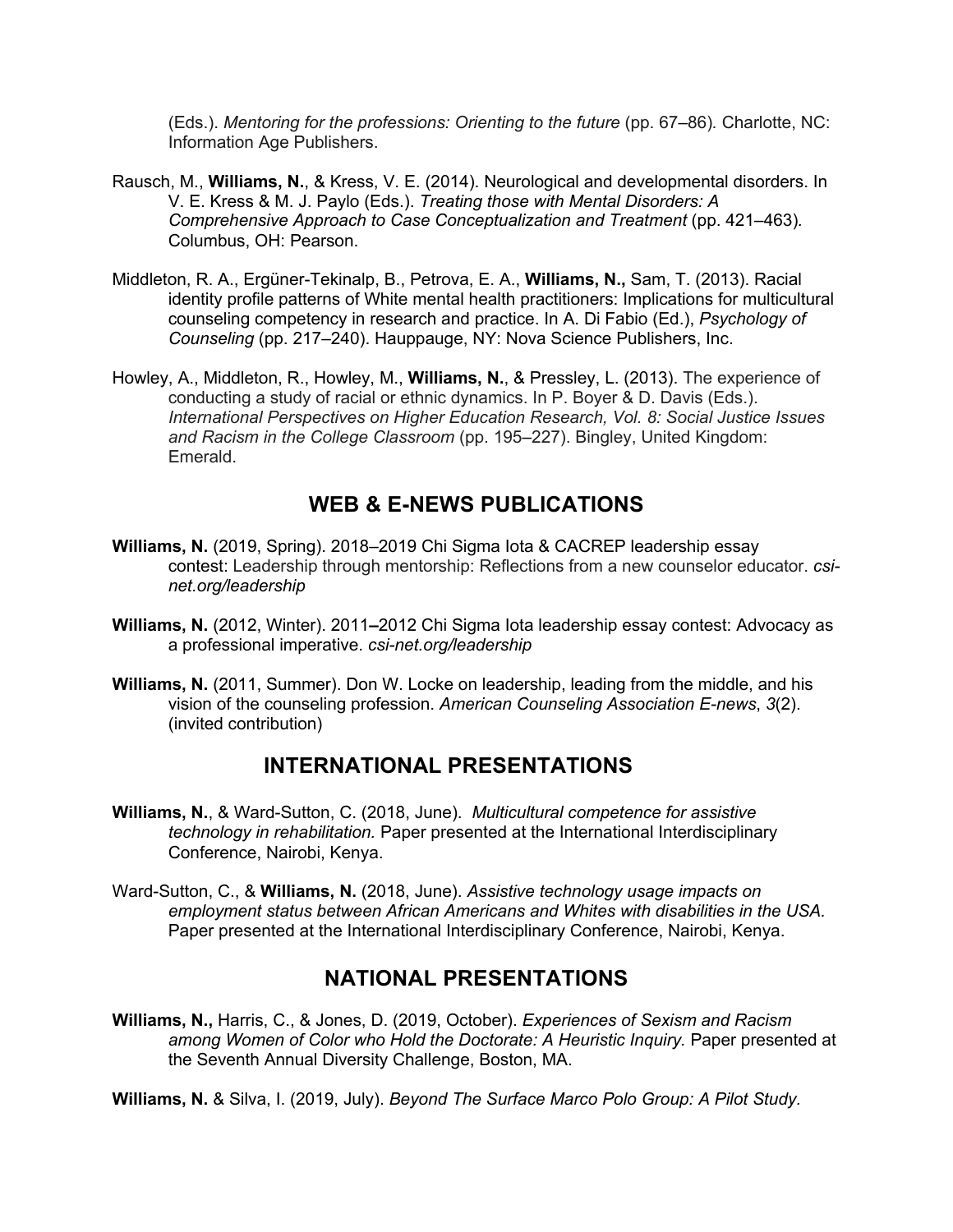Paper presented at the meeting of the National Association of Multicultural Rehabilitation Concerns, Atlanta, GA.

- **Williams, N.**, Perry, A., & Perry, C. (2019, February). *Self-science: A wholistic approach to individual wellness.* Paper presented at the meeting of the National Association of African American Studies & Affiliates 27th Joint National Conference, Dallas, TX.
- **Williams, N.**, & Ward-Sutton, C. (2018, July). *Are African Americans with cognitive disabilities striving to work?* Paper presented at the meeting of the National Association of Multicultural Rehabilitation Concerns, Las Vegas, NV.
- Ward-Sutton, C., & **Williams, N.** (2018, July). *Assistive technology usage impacts on employment status between African Americans and Whites with disabilities*. Paper presented at the meeting of the National Association of Multicultural Rehabilitation Concerns, Las Vegas, NV.
- **Williams, N.** & Wagner, L. (2017, January). *Community-based applied behavior analysis: an integrated summer camp for young children with autism and peers.* Poster presentation delivered at the Association for Behavior Analysis International Autism Conference. San Juan, PR.
- **Williams, N.** (2013, March). *White Racial Identity Impact on Diverse Clients: 2012 AMCD Graduate Student Awardee.* Poster presentation delivered at the American Counseling Association Conference & Exhibition. Cincinnati, OH.
- **Williams, N.,** & Garrison-Christian, R. (2012, July). *Sexual violence against people with developmental disabilities: Current Trends.* Presentation delivered at the National Association for Multicultural Rehabilitation Concerns. Little Rock, AR.
- Pillay, Y., **Williams, N.,** & Fulton, B. (2012, March). *The impact of racial identity development on the supervisory relationship.* Presentation delivered at the American Counseling Association Conference & Exhibition. San Francisco, CA.
- Pillay, Y., **Williams, N.,** Kostohryz, K., & Franchon, F. (2012, March). *HIV/AIDS in Southern Africa: Experiences of members of the Alpha Chapter of CSI.* Poster presentation delivered at the American Counseling Association Conference & Exhibition. San Francisco, CA.
- **Williams, N.,** Proctor, J., and Brown, S. (2011, August). *Lesson learned: Sex education for adults with intellectual disabilities and implications for rehabilitation counselors.*  Presentation delivered at the National Association for Multicultural Rehabilitation Concerns. Atlanta, GA.
- **Williams, N.** (2011, March). *Lesson learned: Sex education for adults with intellectual disabilities and implications for rehabilitation counselors.* Poster presentation delivered at the American Rehabilitation Counseling Association Student Research Forum. New Orleans, LA.
- **Williams, N.** (2008, July). *Racial and ethnic consumers with a bipolar disorder: Implications for rehabilitation counselors.* Presentation delivered at the National Association for Multicultural Rehabilitation Concerns Conference. St. Louis, MO.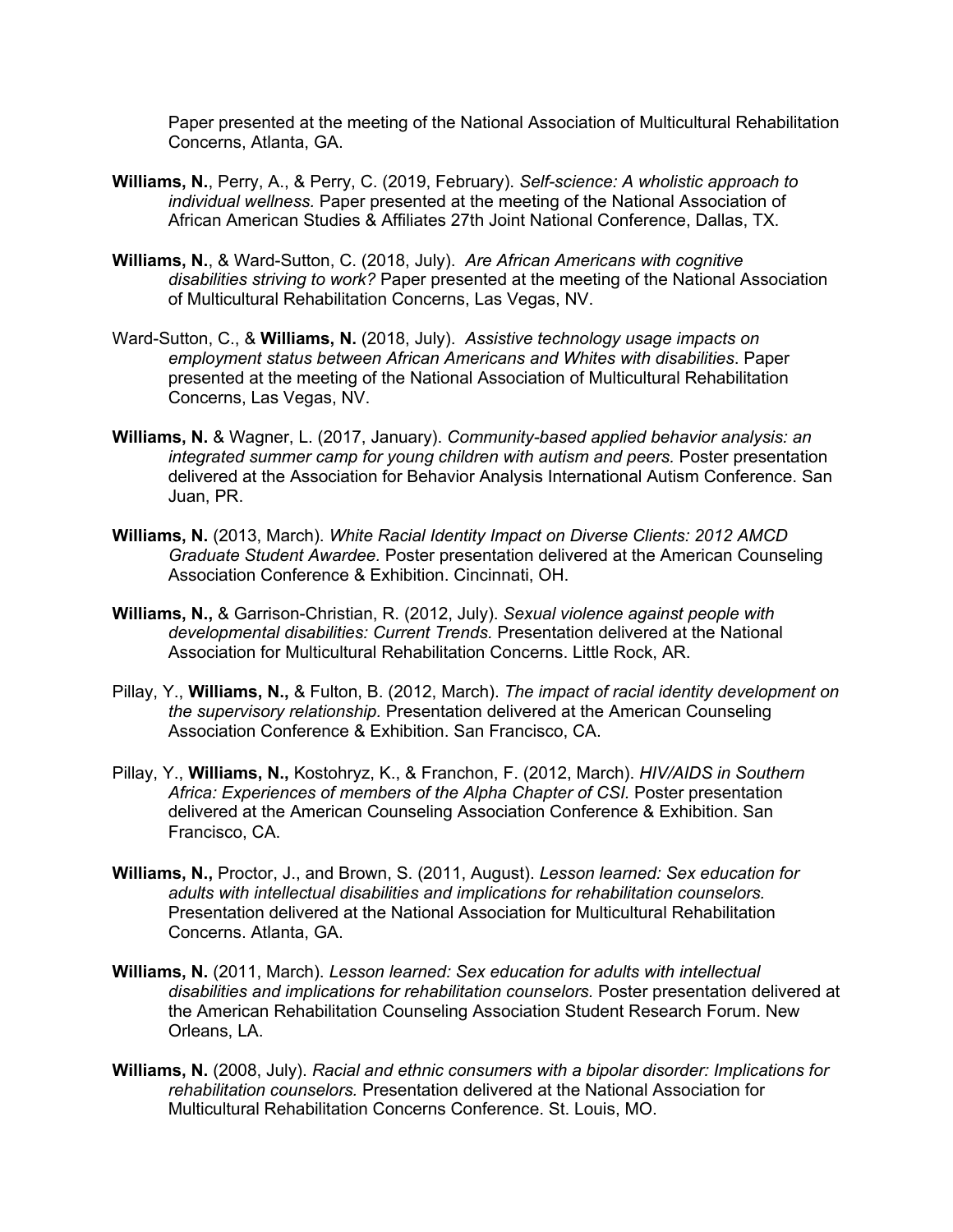### **STATE PRESENTATIONS**

- Shamblin, S., **Williams, N.**, & Bellaw, J. (2012, November). *Conceptualizing homelessness in rural Appalachia: Understanding contextual factors relevant to community mental health practice*. Presentation delivered at All Ohio Counselors Conference. Columbus, OH.
- Pillay, Y., **Williams, N.**, Lopez, C., Fulton, B., (2011, November). *The impact of racial identity development on the supervisory relationship.* Presentation delivered at All Ohio Counselors Conference. Columbus, OH.
- Robinson, M., **Williams, N.,** Proctor, J. (2011, November). *Lesson learned: Sex education for adults with intellectual disabilities and implications for rehabilitation counselors.*  Presentation delivered at the Ohio Rehabilitation Association Conference. Columbus, OH.

## **REGIONAL & LOCAL PRESENTATIONS**

- **Williams, N.**, Harris, C., & Haralson, A. (2019, July). *What's Love Got to Do with It? Sexual Diversity within African American Communities.* CEU Training through the Mississippi Minority Mental Health Symposium, Gulfport, MS.
- Reed-Johnson, D., Smith, T., **Williams, N.** (2019, July). *Funding Disparities between African American & White Men with Severe Disabilities in Mississippi.* CEU Training through the Mississippi Minority Mental Health Symposium, Gulfport, MS.
- **Williams, N.** (2018, September). *Ethics & Confidentiality: Code of Professional Ethics for Rehabilitation Counselors.* Invited Speaker for CARF/CEU Training through the Addie McBryde Center, Natchez, MS.
- Wagner, L., **Williams, N.,** & Latorre, L. (2016, October). *Transition services for youth with disabilities.* CEU Training through Virgin Islands University Center for Excellence in Developmental Disabilities. St. Croix and St. Thomas, USVI.
- Lettsome, J., **Williams, N.**, & Walters-Buncome, G. (2016, April). *Self-determination and selfrespect*. Invited Presenter at The Virgin Islands Department of Education Youth Summit 2016. St Croix, USVI.
- Mitcham, M. A., Braithwaite, M., & **Williams, N.** (2016, February). *Building a more resilient future: A practical guide for helping professionals.* Invited Panelist at the 36<sup>th</sup> Annual American Counseling Association of the Virgin Islands, St. Croix Branch Professional Development Conference. St Croix, USVI.
- **Williams, N.** (2016, January). *Let's talk about sex: Safety and sexuality training for children with developmental disabilities.* CEU Training through Virgin Islands University Center for Excellence in Developmental Disabilities. St. Croix and St. Thomas, USVI.
- **Williams, N.,** Fulton, B., & Lopez, C. (2011, May). *The impact of racial identity development on the supervisory relationship.* Poster presentation delivered at the 2011 Spring Supervision Workshop. Athens, OH.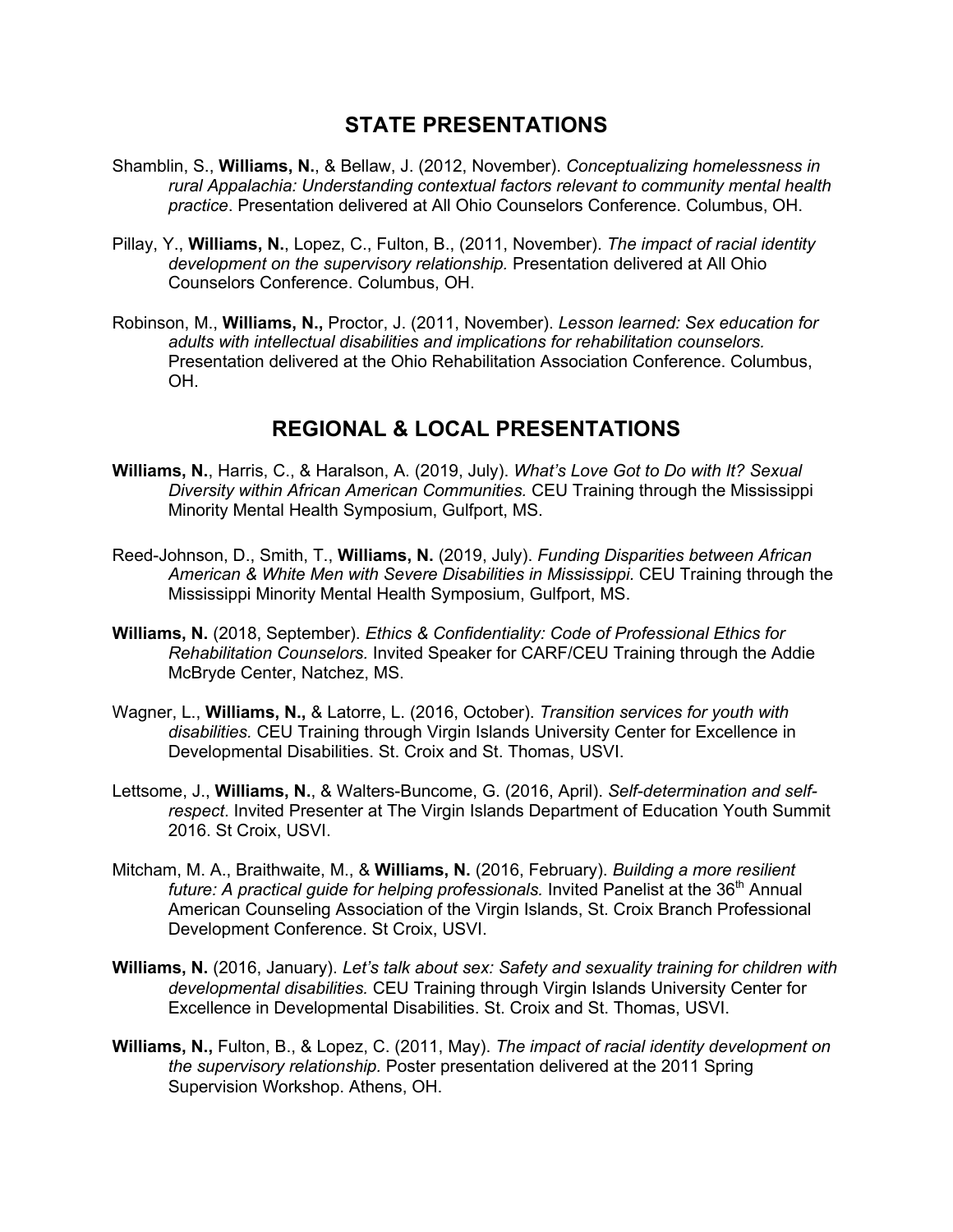- **Williams, N.** (2011, April). *Let's talk about sex: Sex education for young adults with developmental disabilities.* Presentation delivered at the Graduate Education Association 2<sup>nd</sup> Annual Research Conference. Athens, OH.
- **Williams, N.** (2011, April). *Lesson learned: Sex education for adults with intellectual disabilities and implications for rehabilitation counselors.* Poster presentation delivered at the Graduate Education Association 2<sup>nd</sup> Annual Research Conference. Athens, OH.
- Lopez, C., Fulton, B., & **Williams, N.** (2010, November). *The impact of racial identity development on the supervisory relationship.* Presentation delivered at The Gladys W. and David H. Patton College of Education and Human Services Faculty Research Forum. Athens, OH.

## **UNIVERSITY SERVICE**

Jackson State University, 2018-2019

- University-Wide Committees
	- Commencement Committee (Recorder & Program Book)
	- First in the World STEM Grant "Engagement" Multidisciplinary Team
- College of Education and Human Development
	- Recruitment Committee
	- Distance Learning & Implementation Team (Elected Position Alternate)
	- Heart Walk Committee

## **PROFESSIONAL AFFILIATIONS**

Past Memberships

- Oklahoma Association for Applied Behavior Analysis (OKABA)
	- o Secretary
- Beta Omicron Chapter of Chi Sigma lota (CSI) Counseling Academic & Professional Honor Society, International
	- o Professional Development Committee Co-Chair
- National Rehabilitation Association (NRA)
	- o National Association of Multicultural Rehabilitation Concerns (NAMRC)
		- Legislative & Governance Committee
- Mississippi Counseling Association
	- o Multicultural Counseling and Development Division
- Association for Behavior Analysis International (ABAI)
- Association for Professional Behavior Analysts (APBA)
- American Counseling Association (ACA)
	- o Association for Counselor Education and Supervision (ACES)
	- o Association for Multicultural Counseling and Development (AMCD)
- Ohio Counseling Association (OCA)
	- o Southeast Ohio Counseling Association (SEOCA)
	- o Ohio Association for Counselor Education and Supervision (OACES)
	- o Ohio Association for Multicultural Counseling and Development (OAMCD)
	- o Awards Chair
- Alpha Chapter of Chi Sigma Iota (CSI) Counseling Academic & Professional Honor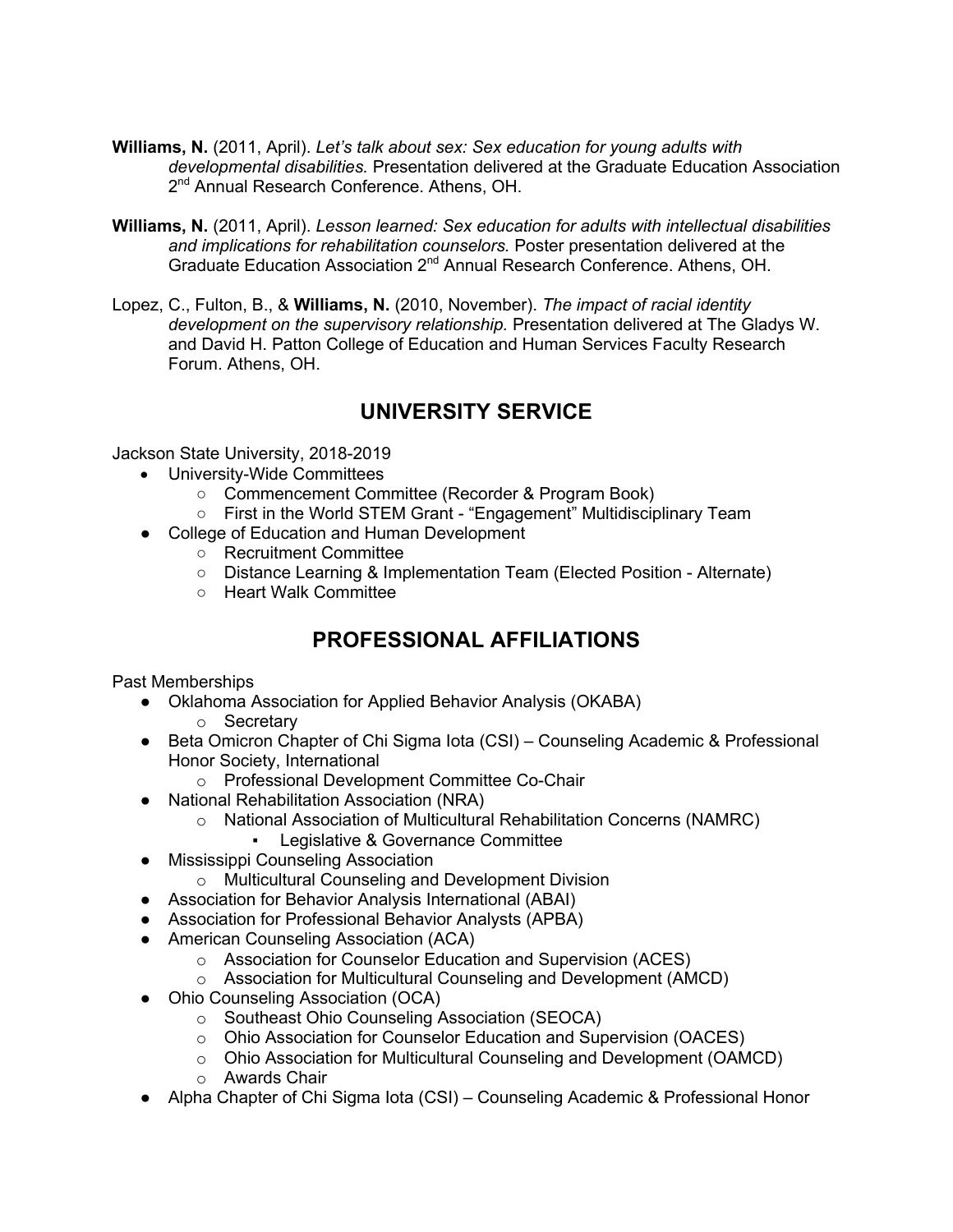Society, International

- o **President**
- o Professional Development Committee Co-Chair
- Lambda Upsilon Chapter of Chi Sigma Iota (CSI) Counseling Academic & Professional Honor Society, International
	- o Assistant to Chapter Faculty Advisor
- Graduate Education Association (GEA)
	- o **Vice-President**
	- o Conference Committee Liaison

## **MENTORSHIP & STUDENT DEVELOPMENT**

- Ronald E. McNair Post-baccalaureate Achievement Program
	- Faculty Research Mentor (8 weeks, Summer 2019)
	- Tiffany Thomas, Undergraduate Student, Industrial Technology Major (Senior)
	- Project Title: Counselor Perceptions Pertaining to LGBT Concerns (Qualitative)
- Faculty Development for Student Success
	- Graduate Student Worker (8 weeks, Summer 2019)
	- Sasha Williams, Doctoral Student, Clinical Psychology
	- Assisted with progress on a scoping review and data-based manuscript

# **CONSULTATION EXPERIENCE**

Disability Rights Center of the Virgin Islands, Frederiksted, VI 07/2016*–*12/2016

• Conducted Safety and Sexuality presentations using the Circles curriculum at various locations on St. Croix (public housing communities, senior housing/independent living)

Ohio University Heritage College of Osteopathic Medicine's Community Health Programs The Autism Society of Southern Ohio, & The LAUNCH Program, Athens, OH 09/11*–*11/11

- o Child Behavior & Development Resource Room Facilitator
- o Provide guidance and support to parents, staff, and community members on Applied Behavior Analysis (ABA) and the web-based resource, Rethink Autism

# **AWARDS & HONORS**

Rehabilitation Services Administration (RSA), 2007–2009, RSA Scholar American Counseling Association (ACA) Foundation

- 2011, Gerald & Marianne Corey Graduate Student Essay Competition
- Honorable Mention

National Association for Multicultural Rehabilitation Concerns (NAMRC)

- 2011, Graduate Student Scholarship Recipient
- Chi Sigma Iota (CSI) Counseling Academic & Professional Honor Society International
	- 2012, Leadership Essay Contest, Third Place, National Competition
- Association of Multicultural Counseling and Development (AMCD), 2012, Emerging Graduate Student Leader

Ohio University, Edwin L. Kennedy Organization Award for Outstanding Community Service

2012, Alpha Chapter of Chi Sigma Iota, Finalist (1 of 3), University-wide Competition Ohio University, 2012, Outstanding Doctoral Graduate Student Leader, Finalist (1 of 3)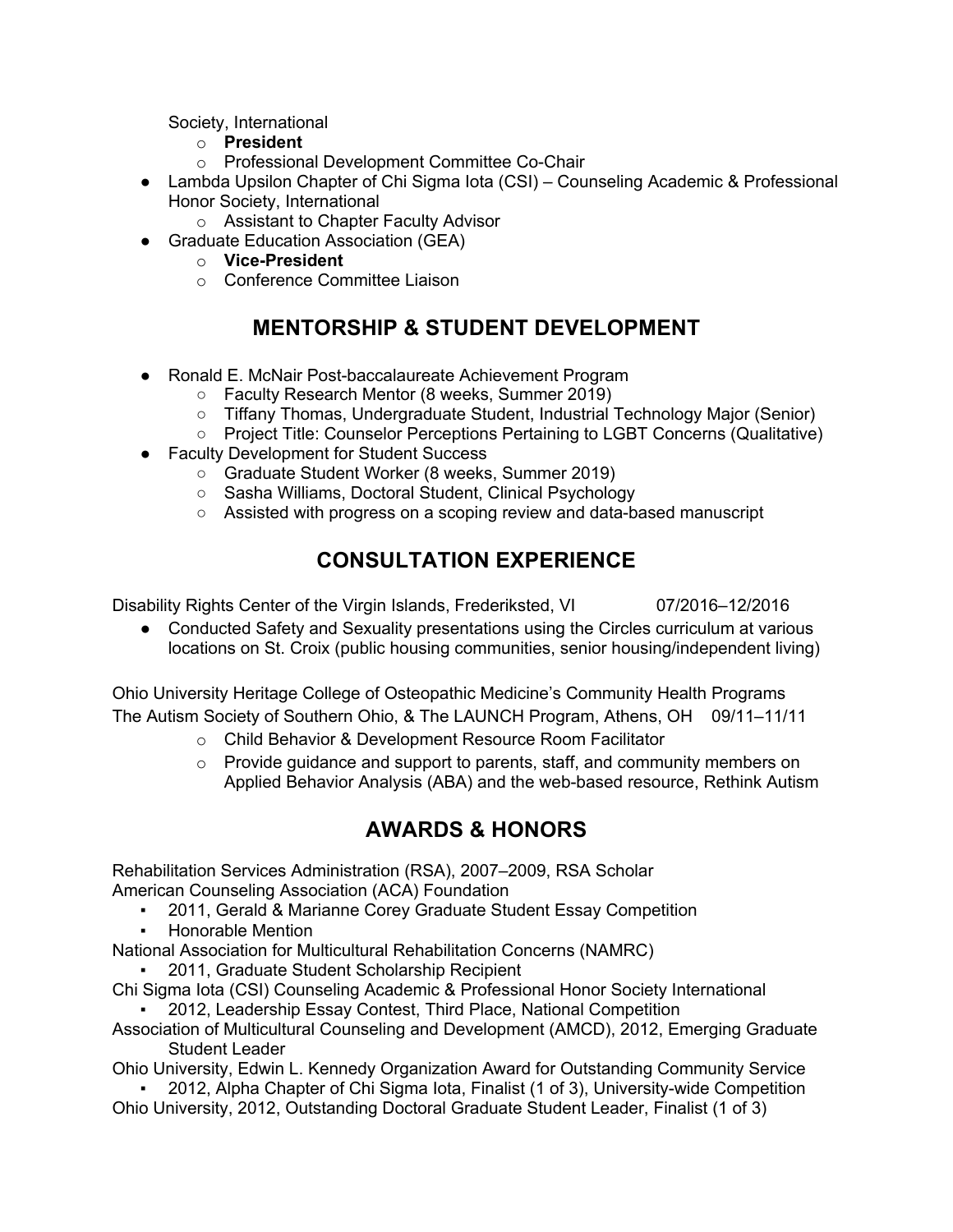University-wide Competition

The Patton College of Education, Ohio University, 2012, Donald A. Green Memorial Award Chi Sigma Iota (CSI) Counseling Academic & Professional Honor Society International and

- Council for Accreditation of Counseling & Related Educational Programs (CACREP)
- 2019, Leadership Essay Contest, Second Place, National Competition

Jackson State University

▪ 2019, Department of Counseling, Rehabilitation, & Psychometric Services, Departmental Service Award

### **MEDIA**

Perry, C. & **Williams, N.** (2019, February). Beyond The Surface Podcast.

- Staten, D. (2018, April 12). Langston University ventures into new research area needed at HBCUs: Disability and Rehabilitation Advanced Research Training. *HBCU Times Magazine*. https://issuu.com/hbcutimes/docs/final-spring-issue\_4\_11\_18pdf777
- Smedley, A. (2012, October 9). *Seminar to help parents and caregivers teach sex ed to children with disabilities.* Online news article published in The Athens Messenger. Athens, OH. http://www.athensohiotoday.com/news/seminar-to-help-parents-and-caregivers-teachsex-ed-to/article\_df346a14-1227-11e2-b4ff-001a4bcf887a.html
- Pool, T. (2012, December 5). *OU PhD student focuses on sex ed for special needs children.* Three-minute television news segment on WOUB Newswatch, Athens, OH. http://woub.org/2012/12/05/ou-phd-student-focuses-sex-ed-special-needs-children

#### *News and Success Stories*

The Gladys W. and David H. Patton College of Education Webpage, Ohio University (2011)

- *Natalie Williams, Second-Year Doctoral Student, Featured in Compass for Work with HIV/AIDS in Africa Program*
- *PCOE doctoral student recognized for published work*
- *Graduate students discuss impact of racial identity on supervision relationships*

Ohio University Compass (Website), 2011

- *Education abroad gives students first-hand experience with HIV/AIDS in Africa*

## **COMMUNITY SERVICE**

- Appalachian Peace and Justice Network (APJN), Board Member (2010-–2011)
- American Civil Liberties Union Oklahoma Affiliate, Board Member (2006–2007)
- Institute of the Black World/Haiti Support Project, Advisory Committee Member (2006– 2010)
- Mary Abbot House Crisis Abuse and Response Center, Child Advocate (2003–2004)
- Court Appointed Special Advocate Oklahoma County, CASA Volunteer (2004–2006)
- Children's Defense Fund, Young Advocate Leadership Trainee (2009, 2010), Freedom Schools Servant Leader Intern (2009)

## **INTERNATIONAL EXPERIENCE**